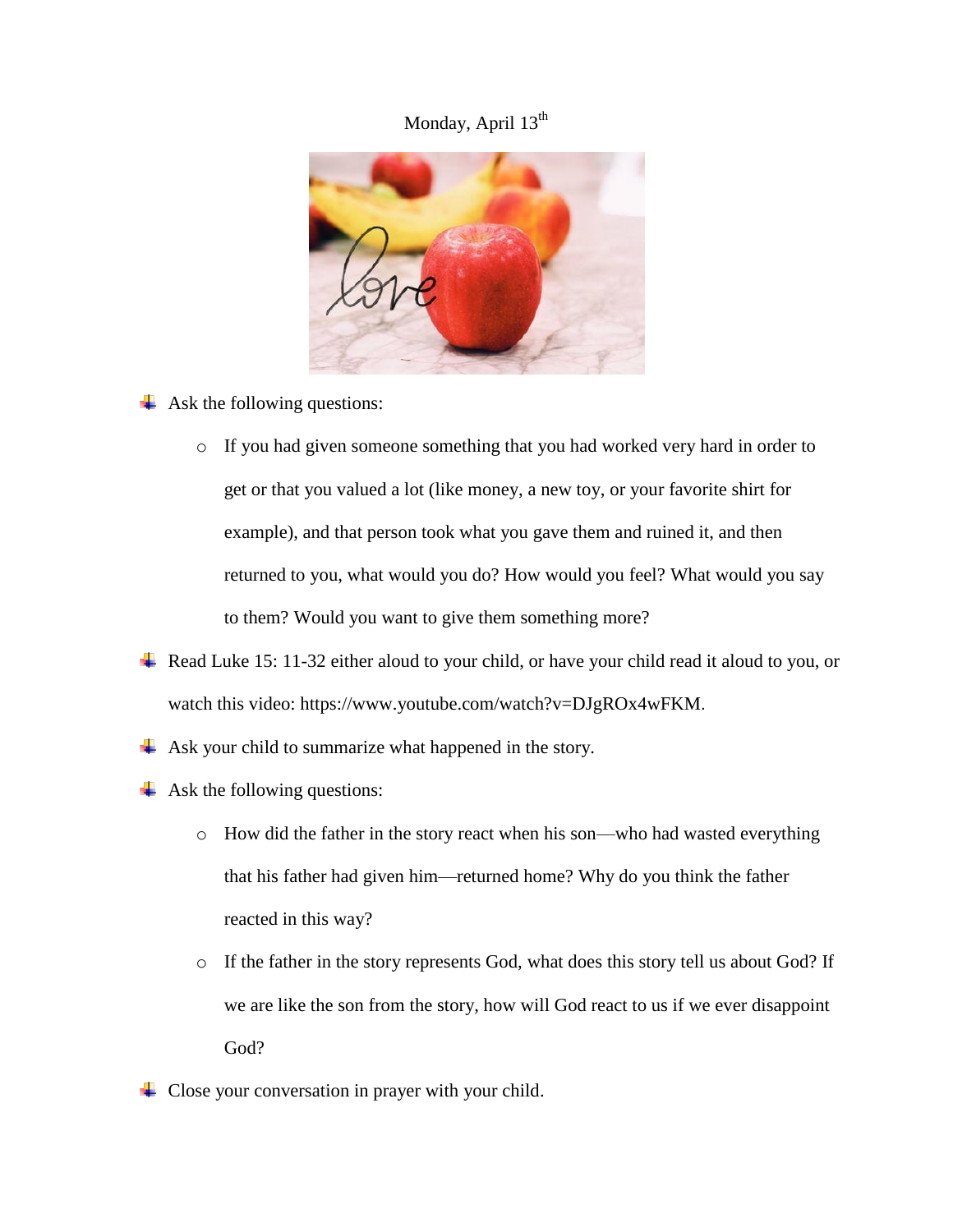## Tuesday, April 14<sup>th</sup>



 $\leftarrow$  Ask the following questions:

- o What does it feel like to be joyful? What kinds of things do you say or do when you are joyful? Can you think of a time when you were joyful? What happened to make you feel joyful?
- Read Acts 9: 1-22 either aloud to your child, or have your child read it aloud to you, or watch this video: https://www.youtube.com/watch?v=IIXFy3zjJh4.
- $\overline{\phantom{a}}$  Ask the following questions:
	- o What was Saul feeling before God turned him into Paul? What kinds of things was Saul doing before he became Paul?
	- o After Saul became Paul, what did Paul begin to do?
	- o Once Saul turned into Paul, do you think Paul was joyful? Why or why not?
	- o Who filled Paul with joy?
- $\overline{\phantom{a}}$  Close your conversation in prayer with your child.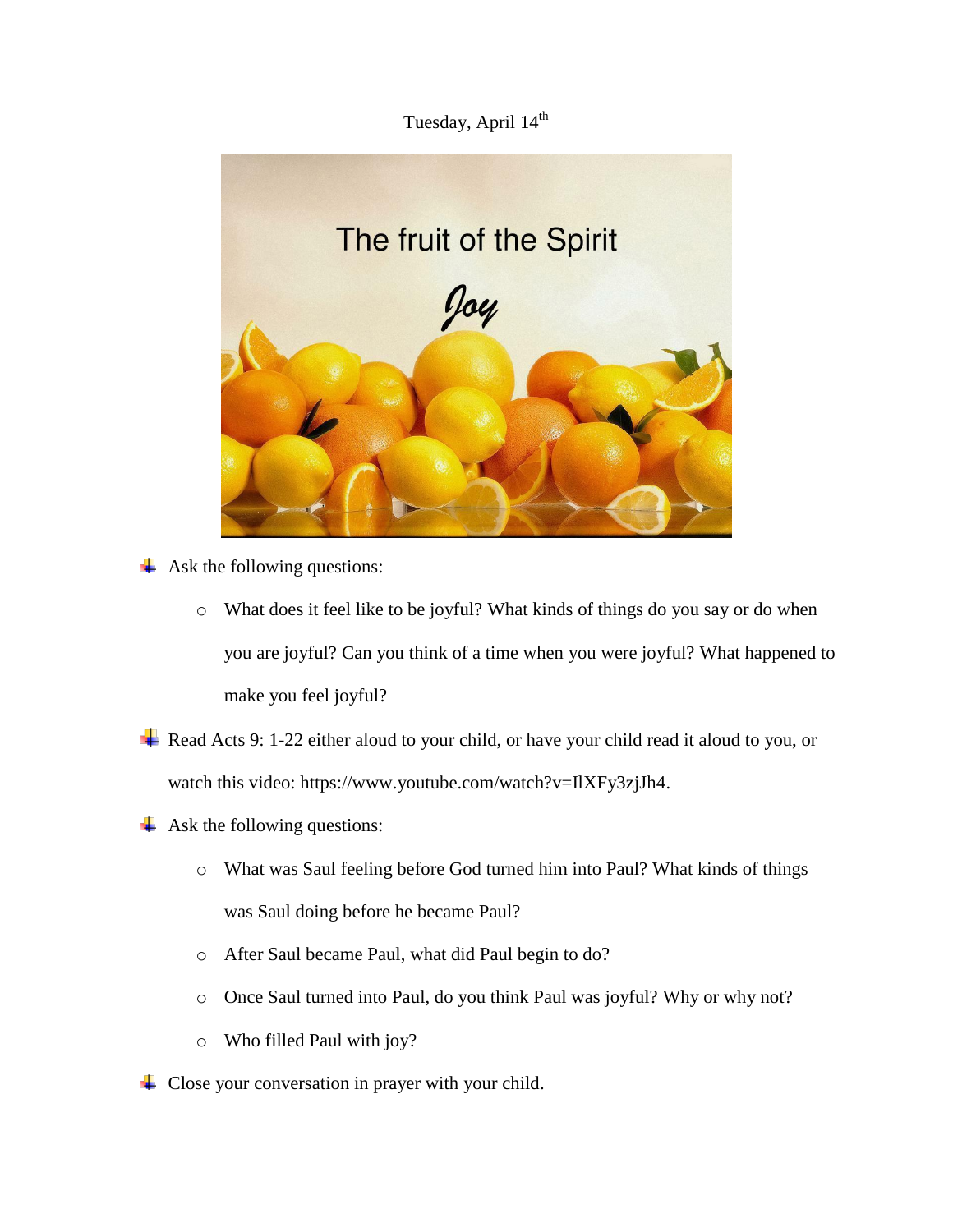## Wednesday, April 15<sup>th</sup>



- ↓ Read Mark 4: 35-41 either aloud to your child, or have your child read it aloud to you, or watch this video: https://www.youtube.com/watch?v=uYLHqdSO9OY.
- Ask your child to summarize what happened in the story. ÷
- $\overline{\phantom{a}}$  Ask the following questions:
	- o Why did the disciples wake Jesus up?
	- o What did Jesus say to the storm?
	- o What did Jesus say to the disciples?
	- o When we are afraid, or when we are going through a storm in life, what can we trust that God will do during those difficult times?
	- o Can you think of a time when you felt God's peace? Describe what was happening. How did you know that God was calming your storm?
- $\overline{\phantom{a}}$  Close your conversation in prayer with your child.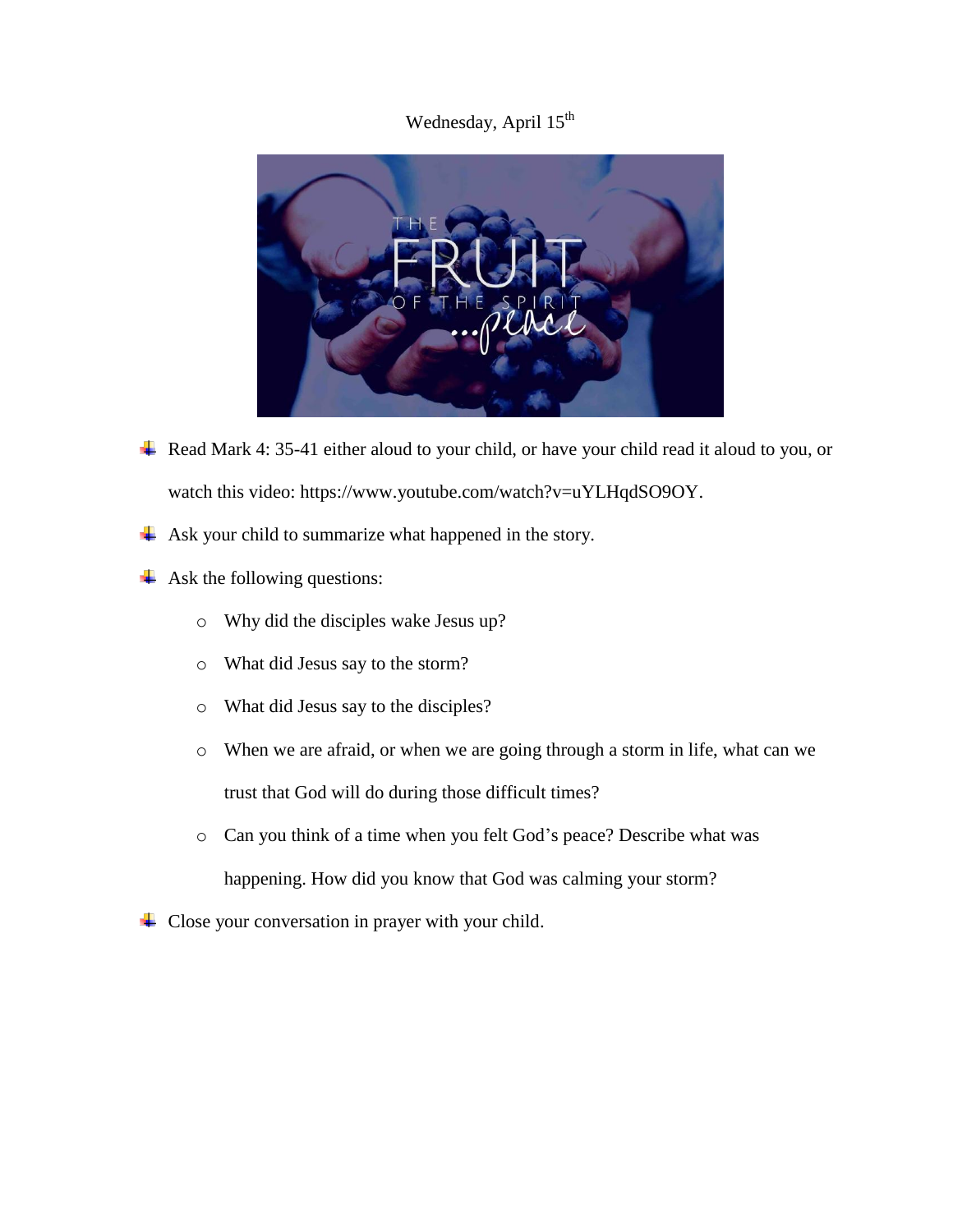## Thursday, April  $16^{th}$



- $\leftarrow$  Ask the following questions:
	- o What does it mean to be patient? What does being patient feel like? What does being patient look like?
	- o Can you think of a time when you had to be patient? What were you waiting for? How long did you have to be patient? What did it feel like when you finally got what you had been waiting for?
- Read Genesis 15: 1-6, Genesis 17: 15-17, and Genesis 18: 14 either aloud to your child, or have your child read it aloud to you, or watch this video:

https://www.youtube.com/watch?v=NdqrwGJYePQ.

- $\overline{\phantom{a}}$  Ask your child to summarize what happened in the story.
- $\overline{\phantom{a}}$  Ask the following questions:
	- o How do you think Abraham and Sarah felt when God finally gave them a baby?
	- o What did this Bible story teach you about God and His promises?
	- o What did this Bible story teach you about having to be patient?
- $\overline{\phantom{a}}$  Close your conversation in prayer with your child.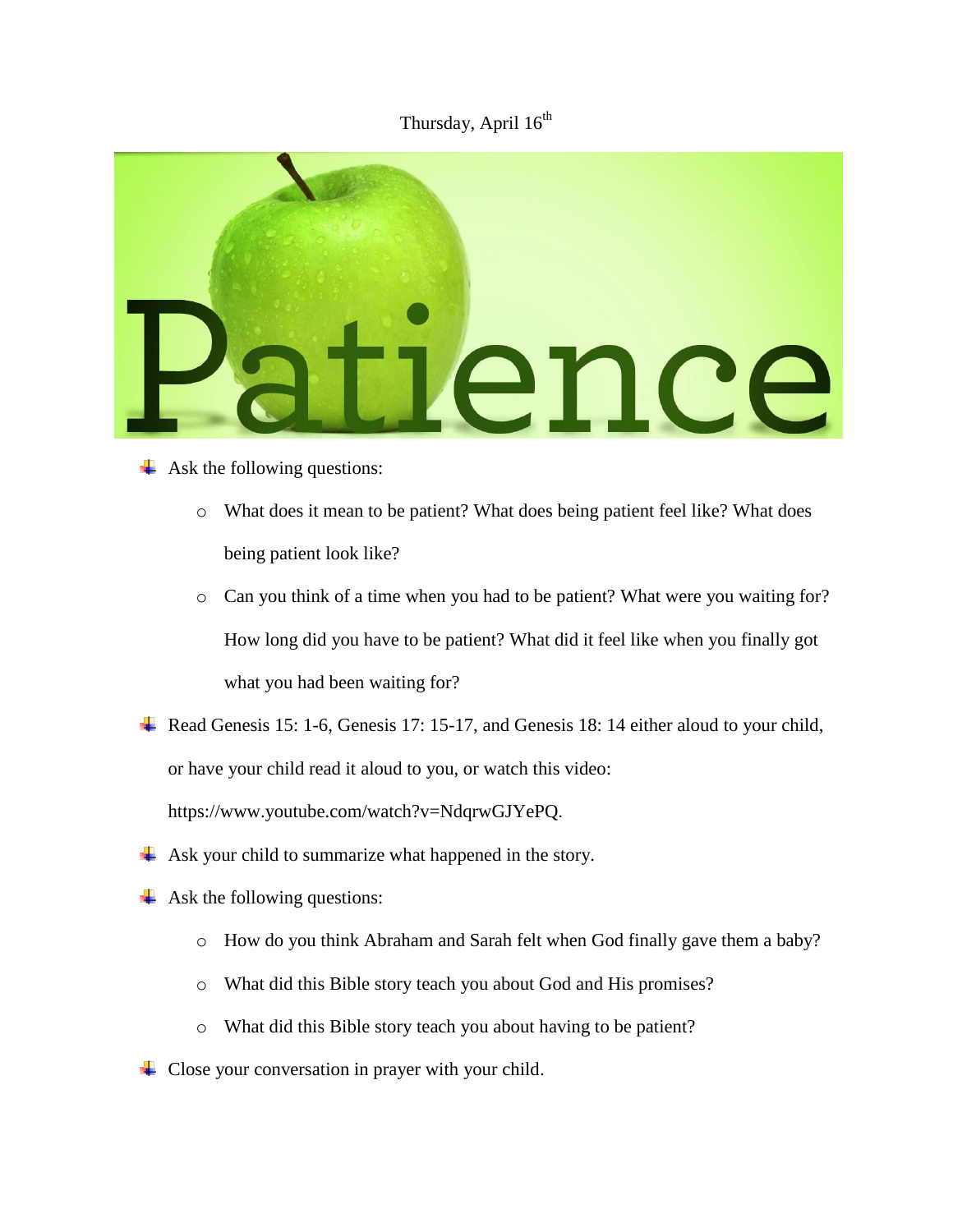Friday, April 17<sup>th</sup>



- Read Luke 10: 25-37 either aloud to your child, or have your child read it aloud to you, or watch this video: https://www.youtube.com/watch?v=osfQg4yKtq8.
- Ask your child to summarize what happened in the story. ۰.
- $\overline{\phantom{a}}$  Ask the following questions:
	- o Which character from Jesus' story showed kindness? How do you know? What kinds of things did this character do that showed his kind heart?
	- o How can you be like the good Samaritan in your life? Give an example.
- ↓ Close your conversation in prayer with your child.